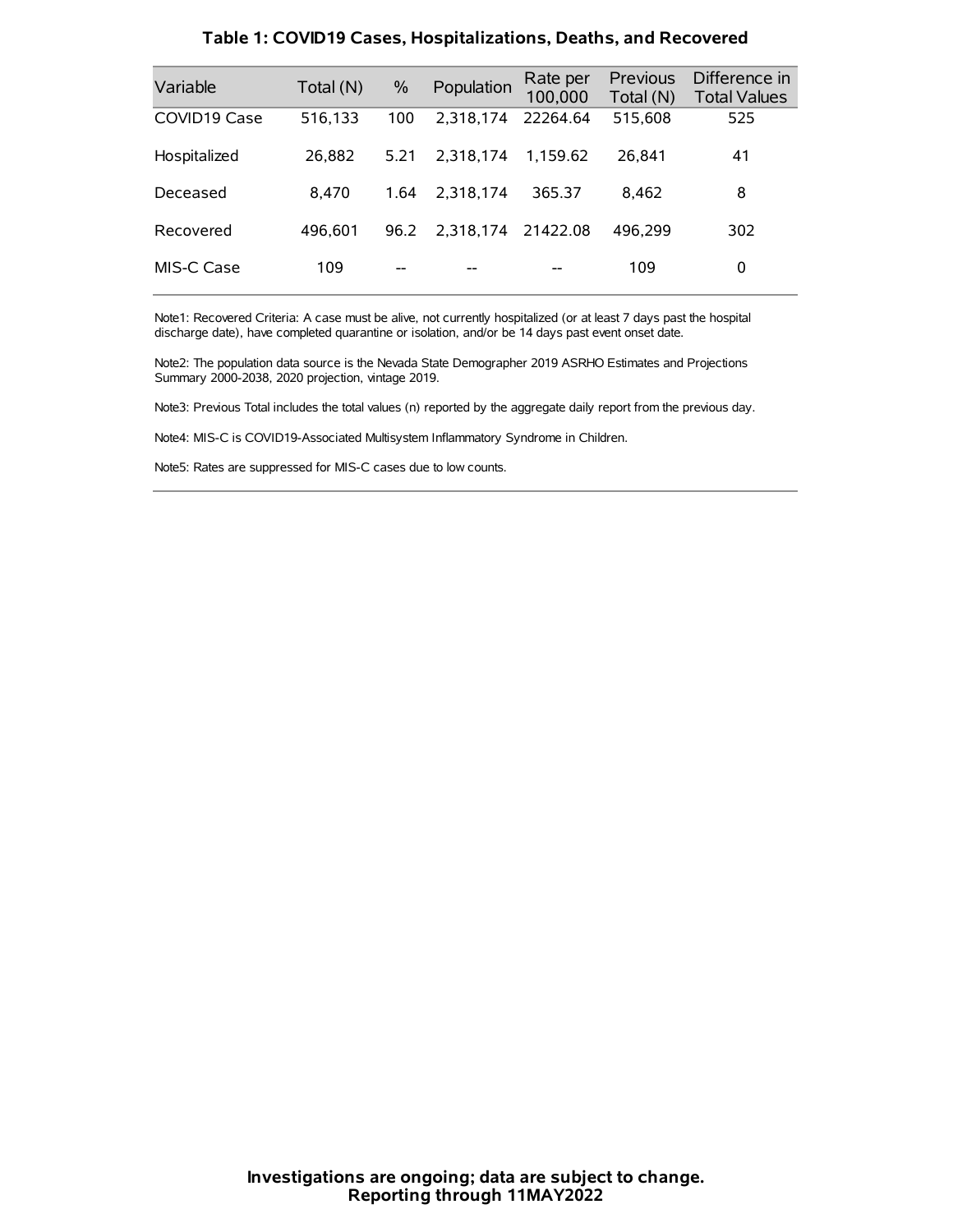# **Table 2: COVID19 Cases**

| Variable                     | Outcome                           | $\mathsf{N}$ | $\%$ | Population | Rate per<br>100,000  |
|------------------------------|-----------------------------------|--------------|------|------------|----------------------|
| Age Categories               | Aged 4 or less                    | 13231        | 2.56 | 149,165    | 8870.0               |
|                              | Aged 5 to 17                      | 63730        | 12.3 | 406,595    | 15674                |
|                              | Aged 18 to 24                     | 59199        | 11.5 | 216,762    | 27311                |
|                              | Aged 25 to 49                     | 230606       | 44.7 | 803,732    | 28692                |
|                              | Aged 50 to 64                     | 95362        | 18.5 | 423,461    | 22520                |
|                              | Aged 64+                          | 53859        | 10.4 | 318,459    | 16912                |
|                              | Unknown                           | 146          | 0.03 |            |                      |
| <b>Birth Sex</b>             | Female                            | 267310       | 51.8 | 1,160,285  | 23038                |
|                              | Male                              | 244612       | 47.4 | 1,157,889  | 21126                |
|                              | Unknown                           | 4211         | 0.82 |            |                      |
| Race/Ethnicity               | Hispanic                          | 147183       | 28.5 | 763,053    | 19289                |
|                              | White                             | 134220       | 26.0 | 1,006,929  | 13330                |
|                              | <b>Black</b>                      | 48941        | 9.48 | 262,671    | 18632                |
|                              | Asian or Pacific Islander         | 43116        | 8.35 | 270,209    | 15957                |
|                              | American Indian, Eskimo, or Aleut | 682          | 0.13 | 15,311     | 4454.2               |
|                              | Other                             | 38046        | 7.37 |            | $\ddot{\phantom{0}}$ |
|                              | Unknown                           | 103945       | 20.1 |            |                      |
| Underlying Medical Condition | Yes                               | 80336        | 15.6 |            |                      |
|                              | No/Unknown                        | 435797       | 84.4 |            |                      |

Note1: Breakdown of Race is exlusively non-Hispanic.

Note2: Underlying Medical Condition is any identified health condition.

Note3: The population data source is the Nevada State Demographer 2019 ASRHO Estimates and Projections Summary 2000-2038, 2020 projection, vintage 2019.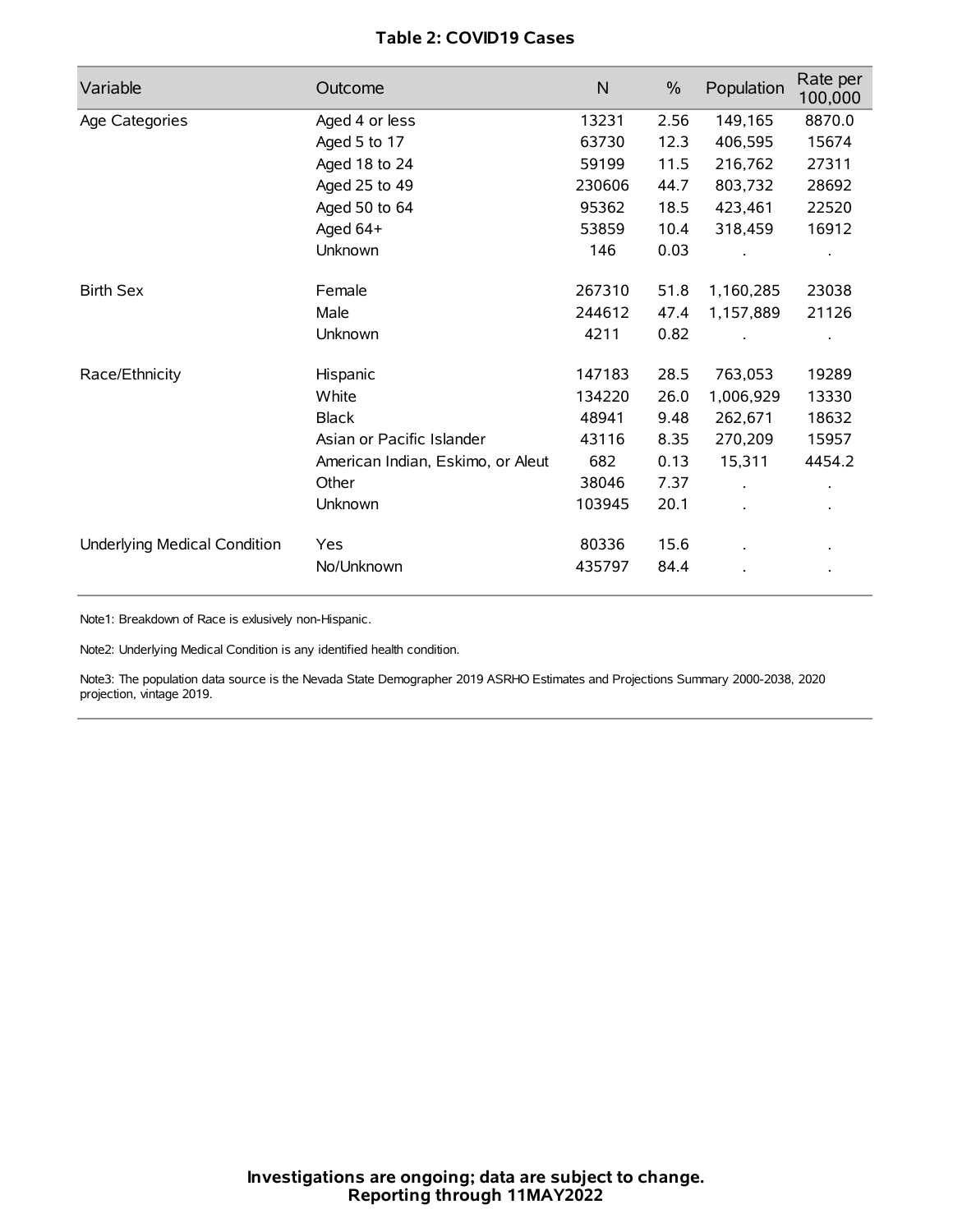| Variable         | Outcome                           | $\mathsf{N}$ | $\%$ | Population | Rate per<br>100,000 |
|------------------|-----------------------------------|--------------|------|------------|---------------------|
| Age Categories   | Aged 4 or less                    | 254          | 0.9  | 149,165    | 170.28              |
|                  | Aged 5 to 17                      | 353          | 1.3  | 406,595    | 86.82               |
|                  | Aged 18 to 24                     | 580          | 2.2  | 216,762    | 267.57              |
|                  | Aged 25 to 49                     | 6331         | 23.6 | 803,732    | 787.70              |
|                  | Aged 50 to 64                     | 7318         | 27.2 | 423,461    | 1728.1              |
|                  | Aged 64+                          | 12044        | 44.8 | 318,459    | 3782.0              |
|                  | Unknown                           | 2            | 0.0  |            | --                  |
| <b>Birth Sex</b> | Female                            | 12014        | 44.7 | 1,160,285  | 1035.4              |
|                  | Male                              | 14830        | 55.2 | 1,157,889  | 1280.8              |
|                  | Unknown                           | 38           | 0.1  |            |                     |
| Race/Ethnicity   | Hispanic                          | 7049         | 26.2 | 763,053    | 923.79              |
|                  | White                             | 10448        | 38.9 | 1,006,929  | 1037.6              |
|                  | <b>Black</b>                      | 3830         | 14.2 | 262,671    | 1458.1              |
|                  | Asian or Pacific Islander         | 2762         | 10.3 | 270,209    | 1022.2              |
|                  | American Indian, Eskimo, or Aleut | 66           | 0.2  | 15,311     | 431.05              |
|                  | Other                             | 1056         | 3.9  |            |                     |
|                  | Unknown                           | 1671         | 6.2  |            |                     |

## **Table 3: COVID19 Hospitalizations - General Characteristics**

Note1: Breakdown of Race is exlusively non-Hispanic.

Note2: The population data source is the Nevada State Demographer 2019 ASRHO Estimates and Projections Summary 2000-2038, 2020 projection, vintage 2019.

Note3: Rates for categories with fewer than 12 cases are suppressed due to high relative standard error.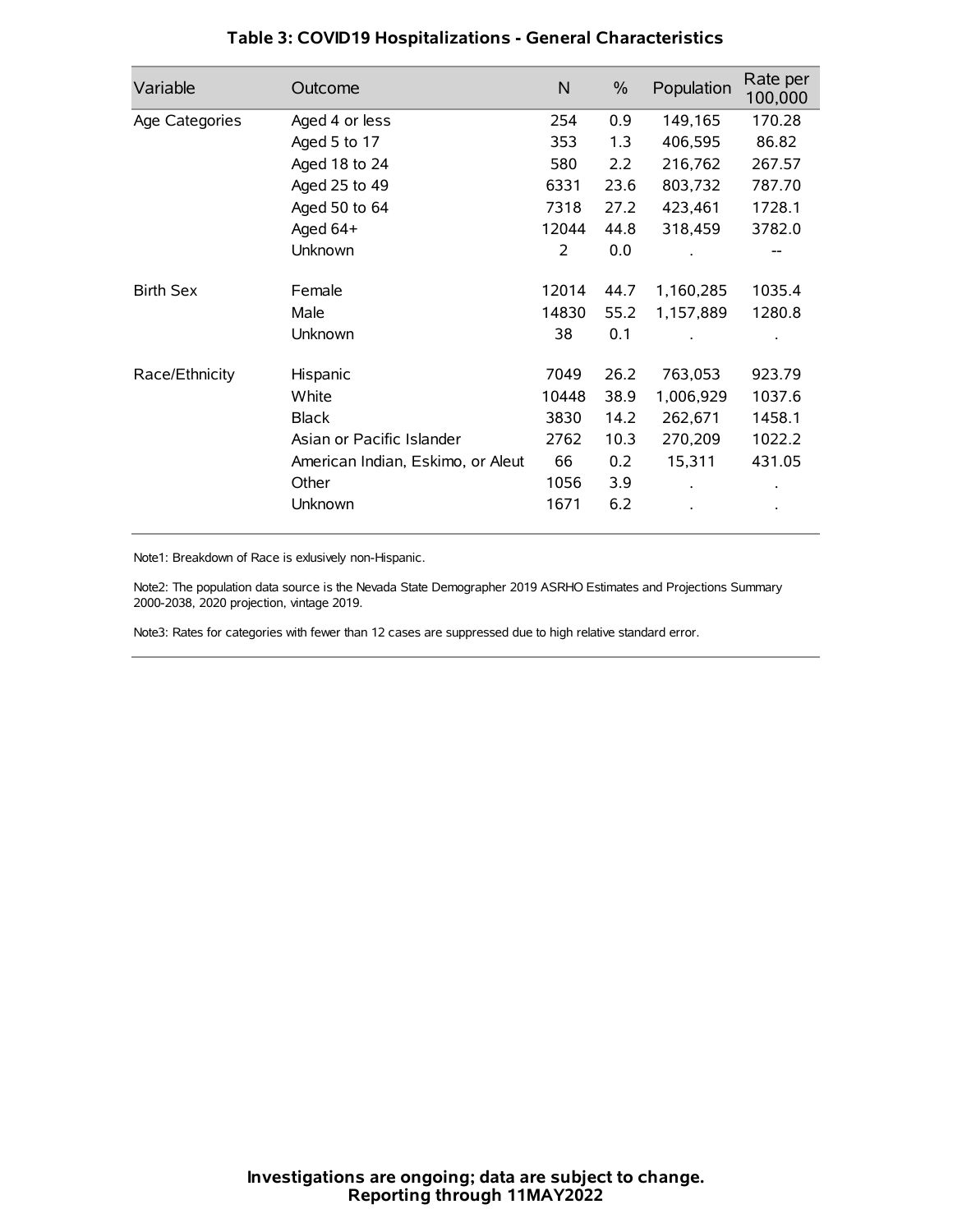| Variable                            | Outcome   | N     | $\frac{0}{0}$ |
|-------------------------------------|-----------|-------|---------------|
| Deceased                            | Yes       | 6892  | 25.6          |
|                                     | No        | 19990 | 74.4          |
| ICU                                 | Yes       | 6502  | 24.2          |
|                                     | <b>No</b> | 20380 | 75.8          |
| Intubated                           | Yes       | 3097  | 11.5          |
|                                     | No        | 23785 | 88.5          |
| <b>Underlying Medical Condition</b> | Yes       | 16760 | 62.3          |
|                                     | <b>No</b> | 10122 | 37.7          |
| Hypertension                        | Yes       | 9823  | N/A           |
| Immunocompromised                   | Yes       | 613   | N/A           |
| Chronic Heart Disease               | Yes       | 3547  | N/A           |
| Chronic Liver Disease               | Yes       | 377   | N/A           |
| Chronic Kidney Disease              | Yes       | 2432  | N/A           |
| <b>Diabetes</b>                     | Yes       | 7031  | N/A           |
| Neurologic/Neurodevelopmental       | Yes       | 1246  | N/A           |
| Chronic Lung Disease                | Yes       | 4138  | N/A           |
| Historically Healthy                | Yes       | 4773  | N/A           |
| Other                               | Yes       | 7020  | N/A           |

# **Table 4: COVID19 Hospitalizations - Morbidity**

Note1: Underlying Medical Condition is any identified health condition.

Note2: The breakdown of health conditions are not mutually exlusive (i.e., a person can have more than one risk factor).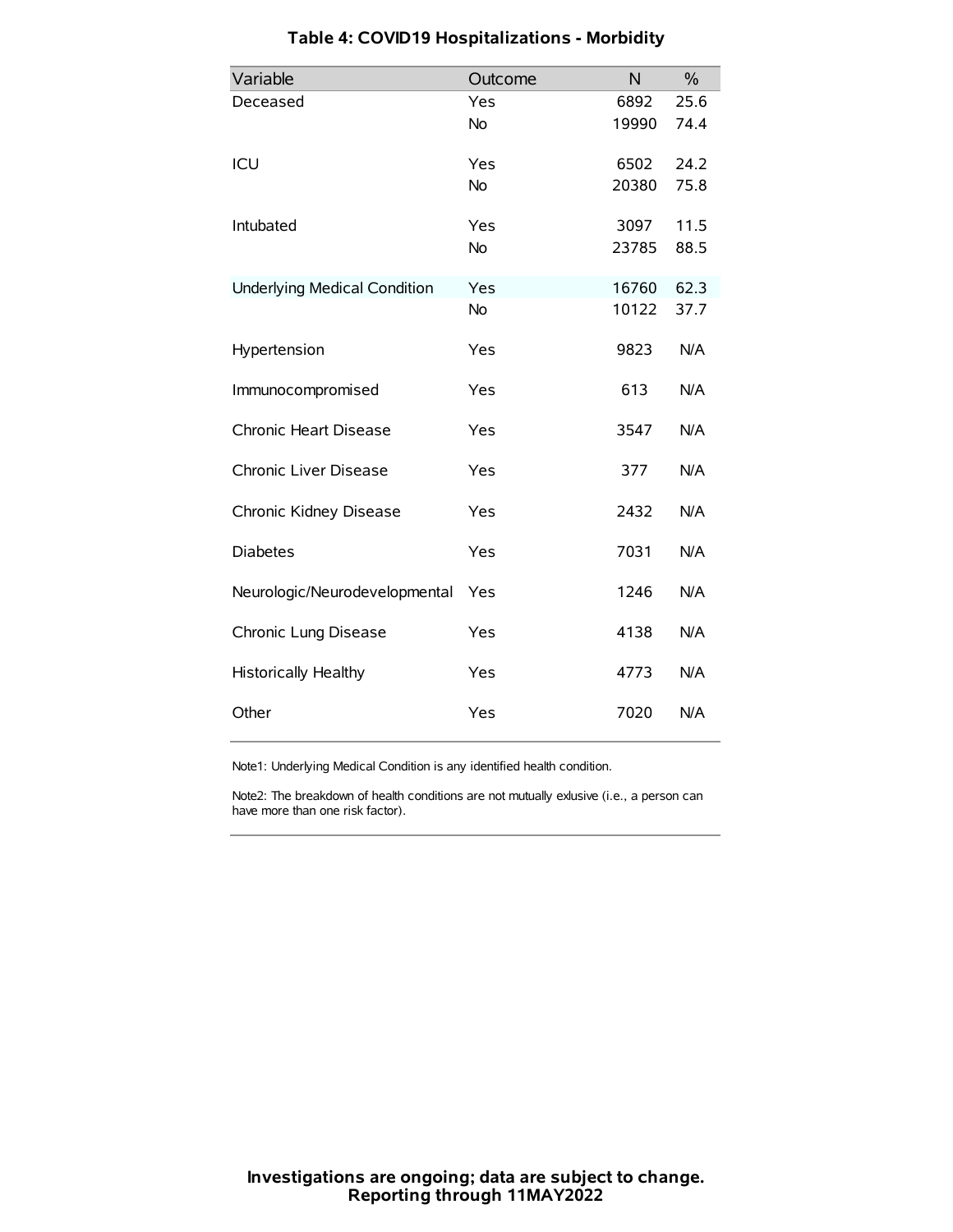| Variable         | Outcome                           | $\mathsf{N}$ | $\%$ | Population           | Rate per<br>100,000 |
|------------------|-----------------------------------|--------------|------|----------------------|---------------------|
| Age Categories   | Aged 4 or less                    | 1            | 0.0  | 149,165              |                     |
|                  | Aged 5 to 17                      | 6            | 0.1  | 406,595              |                     |
|                  | Aged 18 to 24                     | 20           | 0.2  | 216,762              | 9.23                |
|                  | Aged 25 to 49                     | 720          | 8.5  | 803,732              | 89.58               |
|                  | Aged 50 to 64                     | 1822         | 21.5 | 423,461              | 430.26              |
|                  | Aged 64+                          | 5901         | 69.7 | 318,459              | 1853.0              |
| <b>Birth Sex</b> | Female                            | 3337         | 39.4 | 1,160,285            | 287.60              |
|                  | Male                              | 5111         | 60.3 | 1,157,889            | 441.41              |
|                  | Unknown                           | 22           | 0.3  |                      |                     |
| Race/Ethnicity   | Hispanic                          | 1968         | 23.2 | 763,053              | 257.91              |
|                  | White                             | 4174         | 49.3 | 1,006,929            | 414.53              |
|                  | <b>Black</b>                      | 1088         | 12.8 | 262,671              | 414.21              |
|                  | Asian or Pacific Islander         | 1040         | 12.3 | 270,209              | 384.89              |
|                  | American Indian, Eskimo, or Aleut | 31           | 0.4  | 15,311               | 202.46              |
|                  | Other                             | 107          | 1.3  | $\ddot{\phantom{0}}$ | $\bullet$           |
|                  | Unknown                           | 62           | 0.7  |                      | $\bullet$           |

## **Table 5: COVID19 Deaths - General Characteristics**

Note1: Breakdown of Race is exlusively non-Hispanic.

Note2: The population data source is the Nevada State Demographer 2019 ASRHO Estimates and Projections Summary 2000-2038, 2020 projection, vintage 2019.

Note3: Rates for categories with fewer than 12 cases are suppressed due to high relative standard error.